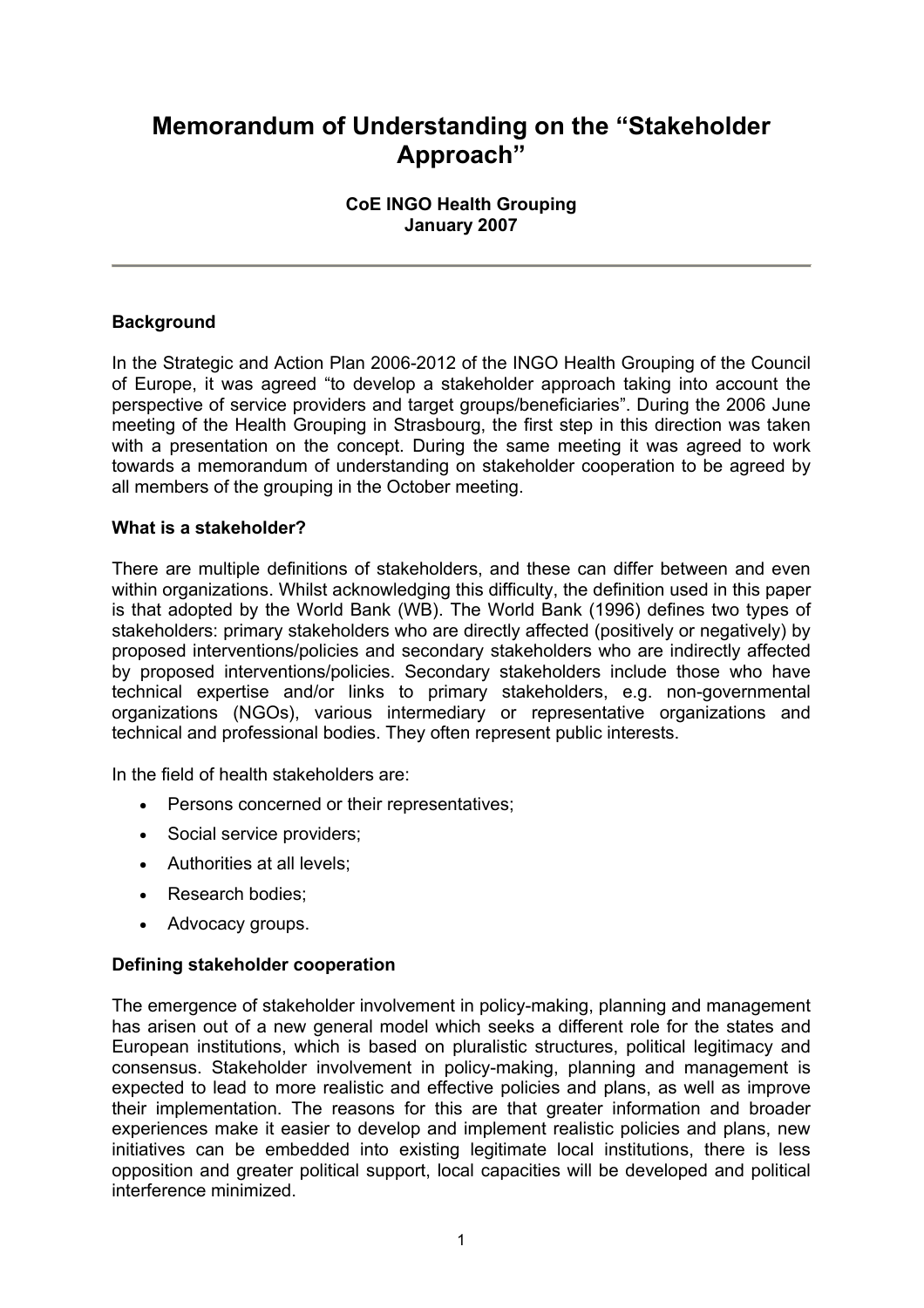Stakeholder involvement can be classified into three types: i) instructive, ii) consultative and iii) cooperative. Instructive involvement is where government and institutions makes the decisions but mechanisms exist for information exchange. Consultative involvement is where government and institutions is the decision-maker but stakeholders have a degree of influence over the process and outcomes. Cooperative involvement is where primary stakeholders act as partners with governments and institutions in the decisionmaking processes. A high degree of shared responsibility is needed amongst the different actors.

We, as members of the INGO community enjoying participatory status should have a "cooperative involvement" in the Council of Europe decision making, but we do not for a number of reasons. We mostly swing between "instructive" and "consultative" cooperation.

Critical aspects of stakeholder involvement in policy-making, that have hampered our action until now include: the institutional capacity of the INGOs, legitimacy of the organizations and process, costs of our involvement, degree of competition between different organisations and different actors, and level(s) at which we are involved.

In the Council of Europe policy-making a stakeholder approach should lead to more effective social and human rights policies and plans, as well as their improved implementation.

## **Effective stakeholder involvement**

One of the most critical aspects influencing effective stakeholder involvement is that the stakeholder organizations have the capacity and aspirations to match the task they wish to do!

| <b>Factor</b>              | <b>Description</b>                                         |
|----------------------------|------------------------------------------------------------|
| Constitution               | Democratic with clear goals and structures                 |
| <b>Members</b>             | Representative and legitimate; high levels of membership   |
| <b>Financial Resources</b> | Sufficient and sustainable to fund involvement, particular |
|                            | lobbying and negotiations                                  |
| Staff and office holders   | designated<br>Appropriate competencies to carry out        |
|                            | networking,<br>functions, including strong advocacy,       |
|                            | consensus-building and dialogue skills                     |
| <b>Policies</b>            | Clear and achievable                                       |
| Visibility                 | Recognition for outcomes achieved                          |
| Aspiration                 | Desire to actively participate in the decision-making      |
|                            | process                                                    |
| Responsibility             | Behaving and performing as members<br>other<br>and         |
|                            | stakeholders would expect from the organisation.           |

Main factors that affect the strength of stakeholder organisations:

The INGO Health Grouping

#### **A. acknowledges**

1. That there are different types of NGOs: NGOs representing advocacy groups, NGOs representing service providers, cultural participation, education, research, knowledge building,… Each NGO has developed its own expertise and know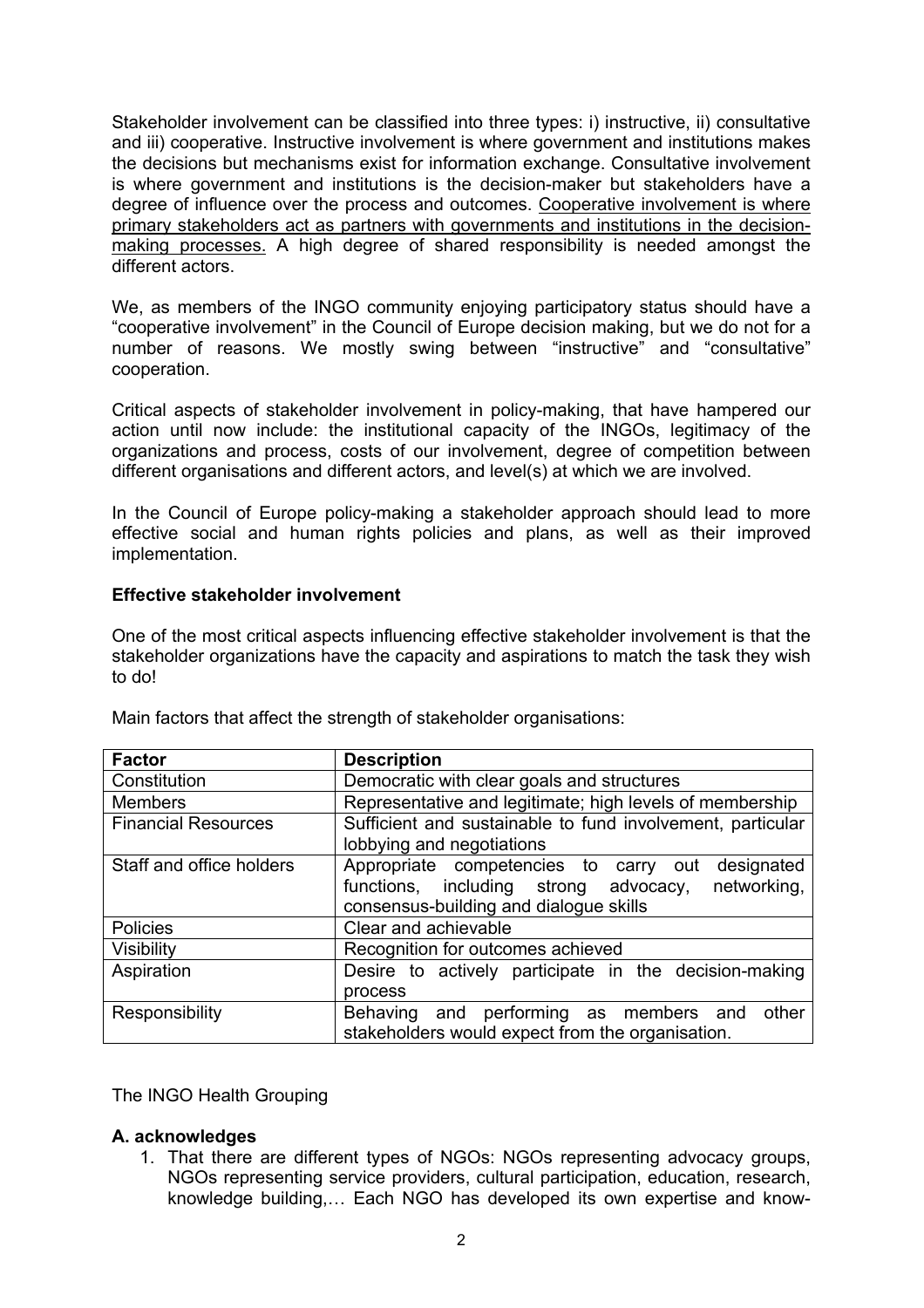how and that should be valued and used in the Council of Europe's decision making process.

- 2. That it is crucial to develop a holistic and integrated approach with regard to health, social, cultural and educational issues. Such an approach would lead to more effective and coherent policies to meet the needs and challenges of our societies.
- 3. That conflicts of interest and/or competitions between different actors and stakeholders imply a loss in focus and effectiveness and undermines a meaningful participation. Therefore the NGOs of the Health Grouping agree on the principles of the stakeholders approach and via this memorandum of understanding aim to reinforce cooperation and shared responsibility between all actors.

## **B. notes**

- 1. That society of today is complex and multidimensional. There are no actors able to implement health and social policies on their own. Only a constructive and extensive collaboration and the right balance between all different perspectives can bring sustainable solutions.
- 2. That all over Europe, health authorities are under pressure. In many countries, the government is abdicating from its role of health and social service provider. More and more authorities focus on regulating, financing and monitoring (the quality of) service provision while they outsource the services' delivery. They delegate the responsibility of the development and provision of services to third parties, including NGOs.

#### **C. underlines**

- 1. That the basis of participatory democracy is elected authorities. All parties should be involved in the decision making, but in the end decision taking is the responsibility of governments: they are democratically elected, subject to control and to sanctions.
- 2. That NGOs should play an essential role in the designing, implementation and evaluation of health and social policies. They bring an added value trough their expertise and increase the legitimacy of the decision making process
- 3. That there is a clear difference between NGOs working to enhance social inclusion/cohesion and for general good and between other actors that are only ruled by market mechanisms.
- 4. That good governance principles (openness, participation, accountability, coherence and effectiveness) are at the heart of effective and efficient stakeholder cooperation.

#### **D. concludes**

1. That a meaningful and correctly implemented stakeholder approach is a must: it offers a fundamental contribution to policy development in health, social, cultural and educational fields. A stakeholder approach implies a realistic needs